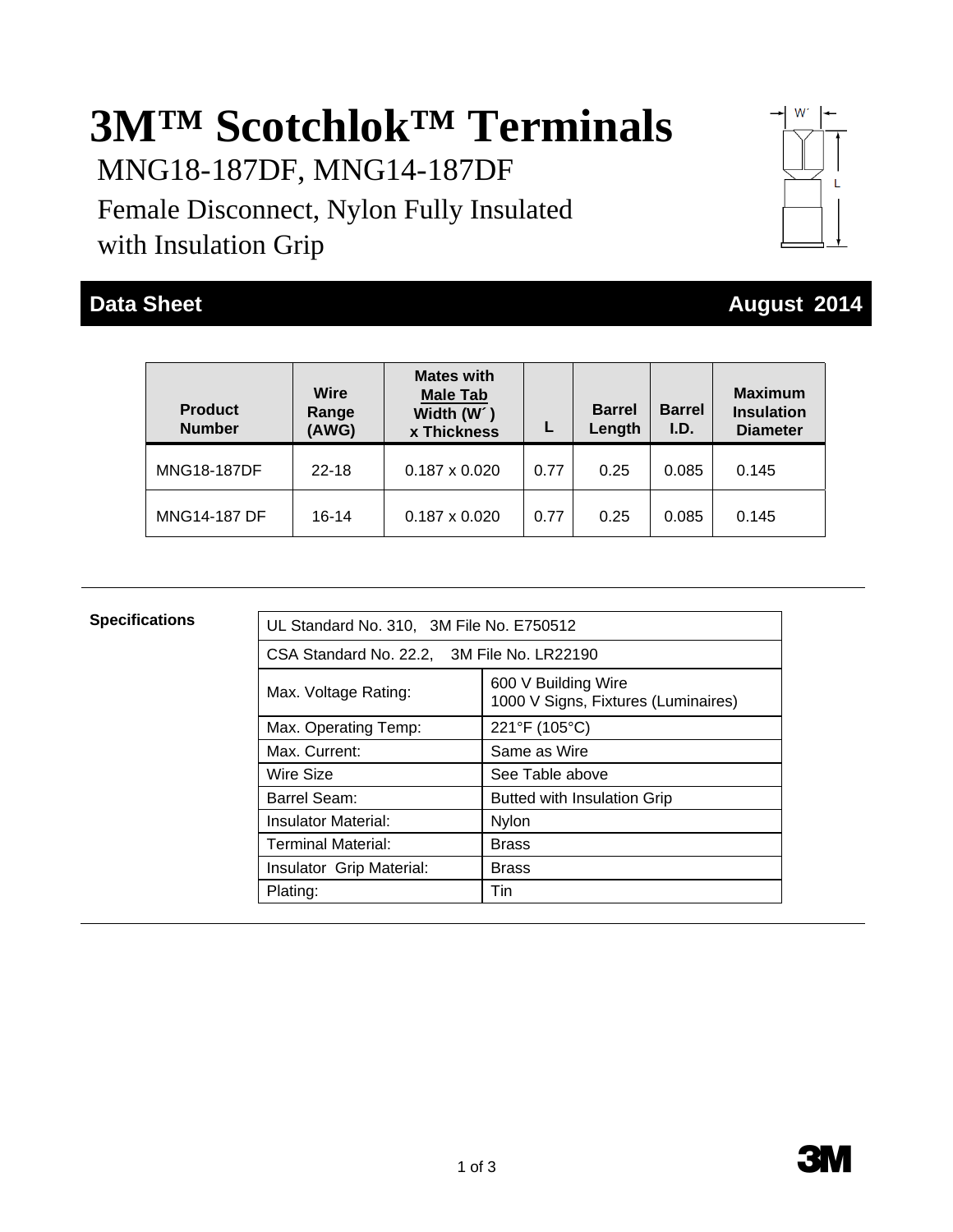#### **3M™ Scotchlok™ Terminals MNG18-187DF, MNG14-187DF**

**Installation Information AWARNING** Turn power off before installing or removing terminal. All electrical work should be done according to appropriate electrical codes. UL Listed and CSA Certified for use on stranded copper (AWG) wire only. Strip away the end 3/8 inch of wire insulation. Make the crimp in the proper station of a recommended 3M™ Scotchlok™ Crimp Tool: TH-440, TH-450 (scissor style), or TR-482, TR-490 (ratchet style) hand tools. Barrel Crimp Electrical Insulation Crimp (Mechanical) Suitable for factory installation on steel or brass tabs, UL and CSA. Suitable for field application on brass tabs, strain relief is required, UL only.